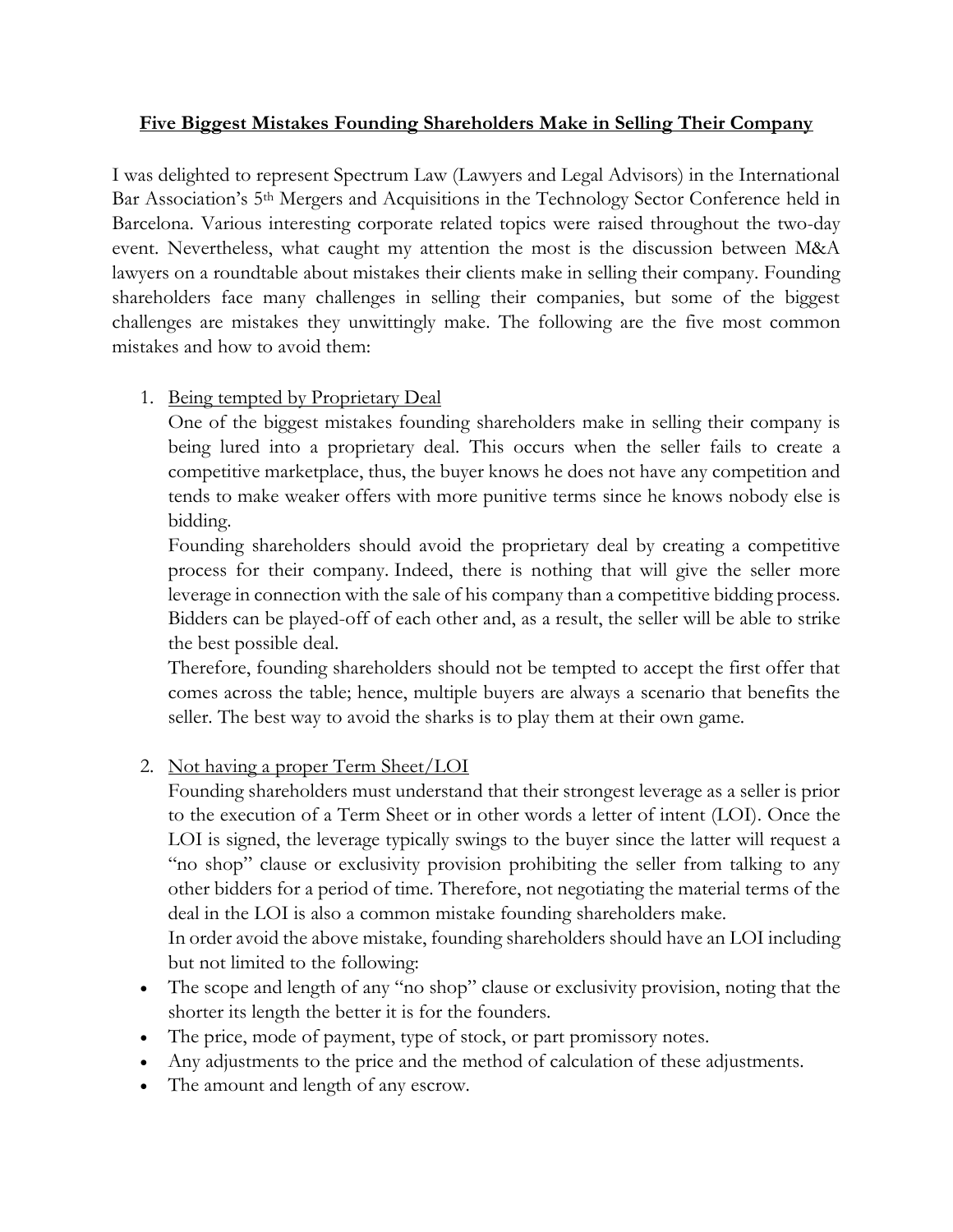3. Having incomplete books, records, and contracts.

Before buying any company, the buyer will want to ensure that he knows what he is buying, his obligations, the nature and extent of the seller's contingent liabilities, problematic contracts, litigation risks, intellectual property issues, and much more. Due diligence investigations by buyers often find problems in the seller's historical documentation process, including some or all of the following:

- Missing or unsigned Board of Director or General Assembly's minutes or resolutions.
- Contracts missing a signature of either party.
- Contracts that have been amended but without the amendment terms signed.
- Incomplete employee-related documents.
- Absence of complete financial statements.
- Unregistered intellectual property rights.
- Terms of use agreements that aren't updated.
- Expired licenses.

Deficiencies as the ones stated above are so important to a buyer that the latter will require certain matters to be remedied as a condition to closing, which can be problematic, thus, breaking the whole deal.

### 4. Not taking into consideration the taxation

The tax structuring implications of a transaction can have a substantial effect on the net economic return to the stockholders. On one hand, buyers tend to do asset purchase deals since they can provide a "step up" in tax basis and may alleviate the potential of taking on unknown liabilities of the seller. On the other hand, sellers should structure the sale of the company as a stock sale, since this will eliminate the risk of "double taxation" present in many asset deals, and enables the seller to avoid the burden and expense of winding up the company's remaining assets and liabilities. In addition, selling stocks instead of assets is simpler, requires less documentation and is less time consuming.

### 5. Neglecting the day-to-day operation of the business

The procedure of selling a company will be tremendously distracting and time consuming. Nevertheless, the founders should not neglect the day-to-day operation of the business, hence, they should ensure that the business continues to grow and operate efficiently in line with projections given to the buyer. The founders should avoid the deterioration of the selling company's financial situation during the process. This may result in the buyer renegotiating the price and terms of the deal, or even kill the whole deal.